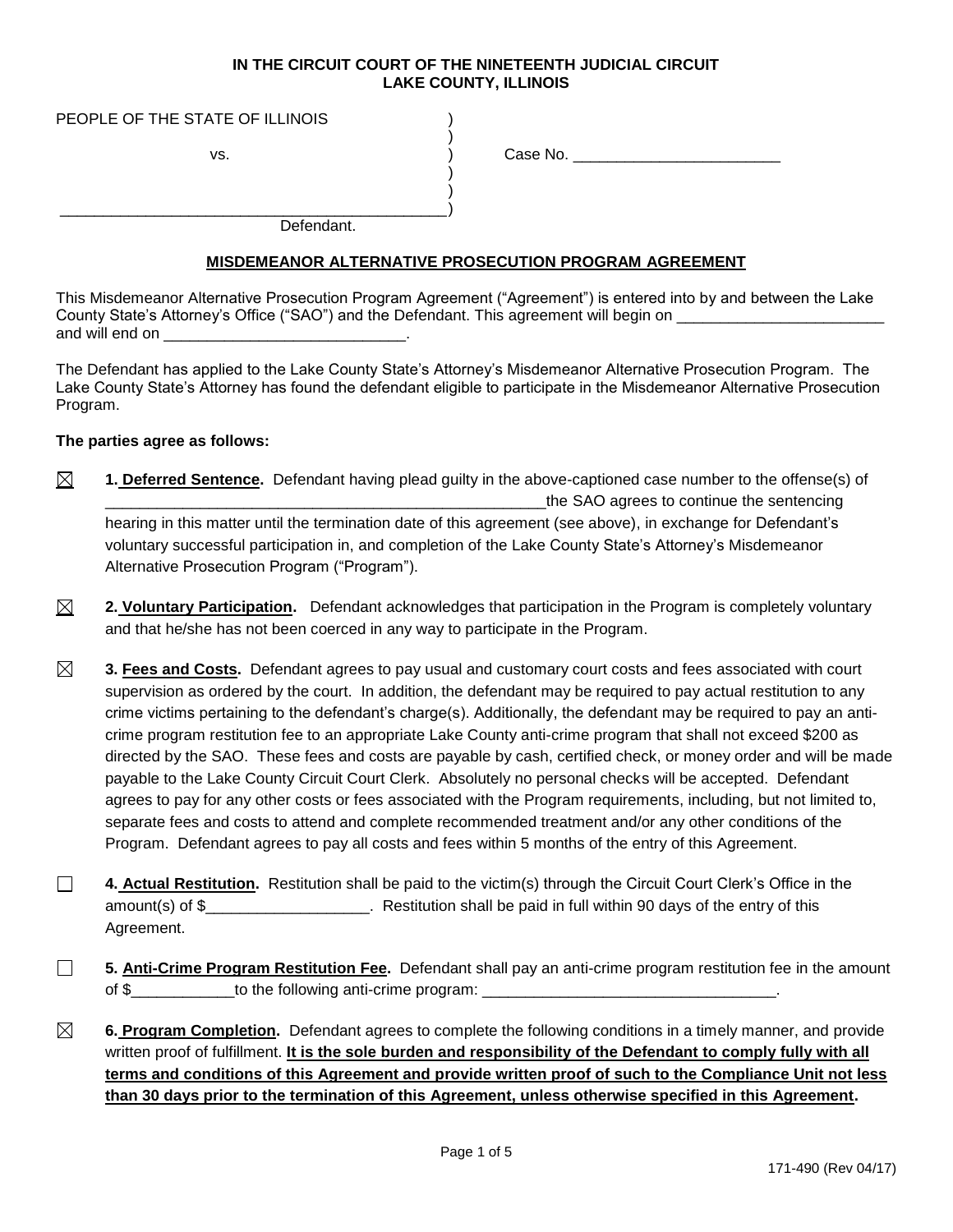**Defendant shall comply with the following conditions, requirements, evaluations, and treatment recommendations. Check all that apply:**

| said class.      | Behavior Choice Module through the College of Lake County (4 hours): Note: If referred to<br>this program, the defendant may be eligible to receive 12 hours of credit toward any public<br>service hours that may be required. To be eligible to receive such credit, defendant must both<br>complete and satisfactorily participate in said class. The determination of the defendant's<br>completion and satisfactory participation in said class is at the sole discretion of the facilitator of                                                                                                                                                                                                                                                                        |
|------------------|-----------------------------------------------------------------------------------------------------------------------------------------------------------------------------------------------------------------------------------------------------------------------------------------------------------------------------------------------------------------------------------------------------------------------------------------------------------------------------------------------------------------------------------------------------------------------------------------------------------------------------------------------------------------------------------------------------------------------------------------------------------------------------|
|                  | Substance Abuse Module through the College of Lake County (known as SAM) (4 hours)                                                                                                                                                                                                                                                                                                                                                                                                                                                                                                                                                                                                                                                                                          |
|                  | Parenting Class through the College of Lake County (4 hours)                                                                                                                                                                                                                                                                                                                                                                                                                                                                                                                                                                                                                                                                                                                |
| hours of credit. | <b>Public Service:</b> Complete _________ hours of public service. Note: If defendant is referred to a<br>class that allows for 12 hours of public service credit for successful completion of the class, the<br>defendant is only allowed to receive such public service credit one time for a maximum of 12                                                                                                                                                                                                                                                                                                                                                                                                                                                               |
| SAO.             | Letter of apology: Write a letter(s) of apology to victim(s). Participant shall submit any such<br>letters to the Compliance Unit. The Compliance Unit shall then forward any such letters to the                                                                                                                                                                                                                                                                                                                                                                                                                                                                                                                                                                           |
|                  | NICASA: Defendant shall report to NICASA and, upon an initial intake assessment, comply with<br>and successfully complete all services recommended by NICASA, as specified below:                                                                                                                                                                                                                                                                                                                                                                                                                                                                                                                                                                                           |
|                  | *Defendant must complete the Basic Decision-Making Class (known as TEC). This is a 4<br>hour course required for all participants in any NICASA program.                                                                                                                                                                                                                                                                                                                                                                                                                                                                                                                                                                                                                    |
|                  | *At the discretion of NICASA, NICASA may recommend and require the defendant to<br>complete up to two of the following additional courses:                                                                                                                                                                                                                                                                                                                                                                                                                                                                                                                                                                                                                                  |
|                  | *Advanced Decision-Making Class (known as GOALS) (4 to 6 hours)                                                                                                                                                                                                                                                                                                                                                                                                                                                                                                                                                                                                                                                                                                             |
|                  | *Theft Awareness Class (4 - 6 hours)                                                                                                                                                                                                                                                                                                                                                                                                                                                                                                                                                                                                                                                                                                                                        |
|                  | *Anger Management Class (4 – 6 hours)                                                                                                                                                                                                                                                                                                                                                                                                                                                                                                                                                                                                                                                                                                                                       |
|                  | *Substance Abuse Class (4 – 6 hours)                                                                                                                                                                                                                                                                                                                                                                                                                                                                                                                                                                                                                                                                                                                                        |
|                  | *Parenting Journey (6 weeks)                                                                                                                                                                                                                                                                                                                                                                                                                                                                                                                                                                                                                                                                                                                                                |
| Note:            | If referred to NICASA, the defendant may be eligible to receive 12 hours of credit<br>toward any public services hours that may be required. This credit only applies if<br>the defendant successfully completes the Basic Decision-Making Class (TEC).<br>To be eligible to receive such credit, defendant must both complete and<br>satisfactorily participate in said class. The determination of the defendant's<br>completion and satisfactory participation in said class is at the sole discretion of<br>the facilitator of said class. The defendant is not entitled to any public service<br>credit for the completion of any other NICASA classes. The only class for which<br>the defendant is entitled to such credit is the Basic Decision-Making Class (TEC). |
|                  |                                                                                                                                                                                                                                                                                                                                                                                                                                                                                                                                                                                                                                                                                                                                                                             |

\_\_\_\_\_\_\_\_\_\_\_\_\_\_\_\_\_\_\_\_\_\_\_\_\_\_\_\_\_\_\_\_\_\_\_\_\_\_\_\_\_\_\_\_\_\_\_\_\_\_\_\_\_\_\_\_\_\_\_\_\_\_\_\_\_\_\_\_\_\_\_\_\_\_\_\_\_

\_\_\_\_\_\_\_\_\_\_\_\_\_\_\_\_\_\_\_\_\_\_\_\_\_\_\_\_\_\_\_\_\_\_\_\_\_\_\_\_\_\_\_\_\_\_\_\_\_\_\_\_\_\_\_\_\_\_\_\_\_\_\_\_\_\_\_\_\_\_\_\_\_\_\_\_\_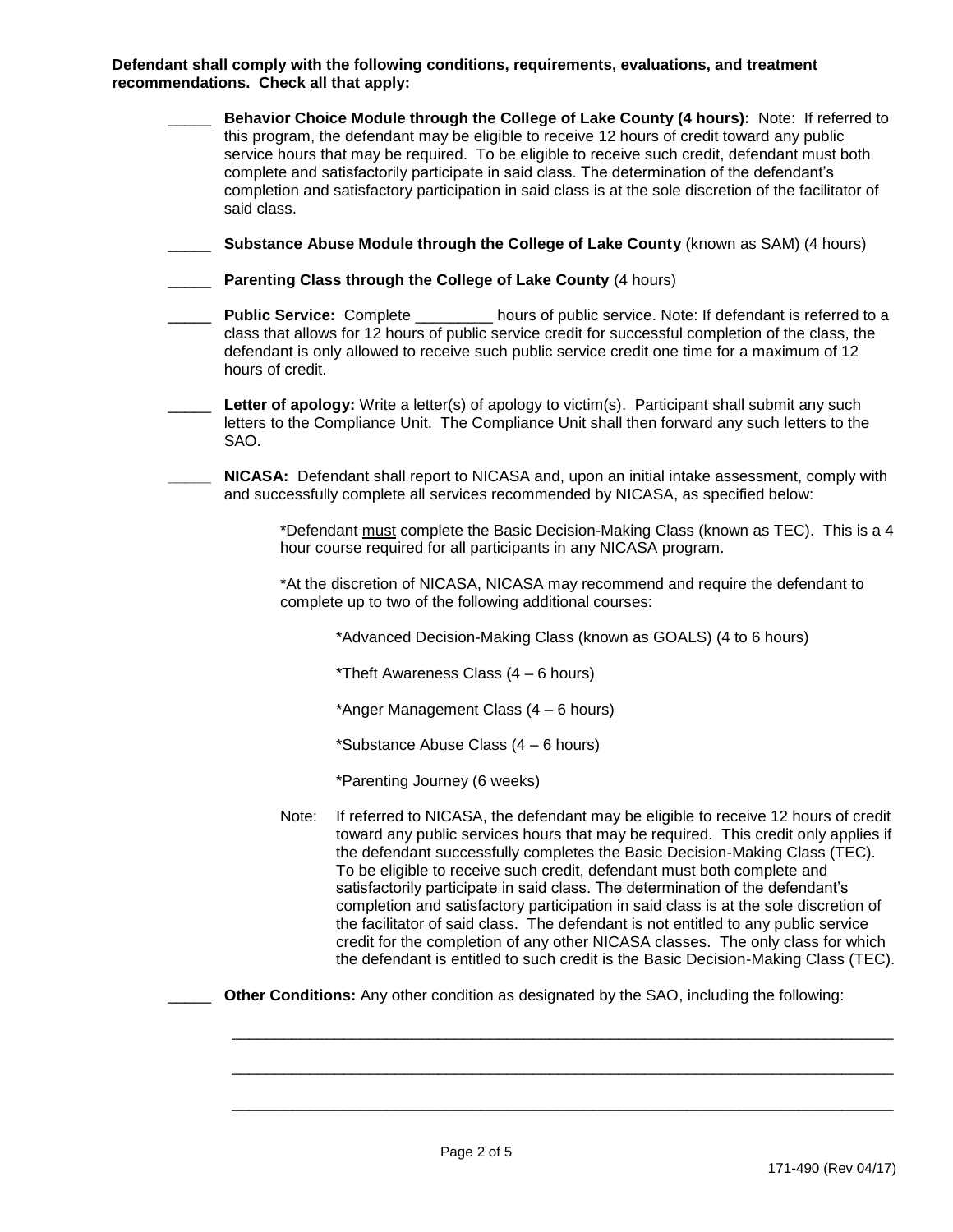- **7. Cost of Classes Is in Addition to Program Costs.** Defendant understands and agrees that the fees to attend and complete any recommended classes, treatment, and programs under paragraph 6 are in addition to any fees, court costs, or restitution that are referenced in this Agreement or that are otherwise ordered by the court.
- **8. Drug and/or Alcohol Testing.** Defendant understands and agrees that he/she may be subject to drug and/or alcohol testing if referred to treatment through NICASA and that any positive tests for alcohol, cannabis, or any other illegal substance shall be reported to the Compliance Unit and/or the SAO and that any such positive test is grounds for the SAO to revoke and terminate this Agreement and/or to amend this Agreement to require additional conditions in the discretion of the SAO. Defendant understands and agrees that he/she may be required to submit to random testing of urine and/or breathalyzer and/or blood testing through Adult Probation Services as directed by a member of the SAO, Adult Probation Services, and/or the Compliance Unit and that any such positive test is grounds for the SAO to revoke and terminate this Agreement and/or to amend this Agreement to require additional conditions in the discretion of the SAO. **Defendant shall only be required to submit to such testing if specifically referred to NICASA for treatment under paragraph 6 and/or specifically required to submit to such testing through Adult Probation Services under paragraph 9. Any positive tests for alcohol will only be considered a violation of the Agreement if the defendant is specifically prohibited from consuming or possessing alcohol under paragraph 10. See also paragraphs 9 and 13.**
- **9.** Submit to random testing of urine and/or breathalyzer and/or blood testing through Adult Probation Services at such time and place as directed by a member of the SAO, Adult Probation Services, and/or the Compliance Unit and pay a testing fee as ordered by the court.

**10.** Not consume or possess alcohol.

- **11. Report Immediately to the Compliance Unit.** Defendant must report immediately to the Compliance Unit located on the 4th floor of the main courthouse, or if in custody within 24 hours of the first workday following release from custody. Defendant must comply with the following rules and conditions of the Compliance Unit while the Defendant is engaged in the Program:
	- a. Appear in Court on the oral or written notice of the State's Attorney's Office;
	- b. Unless otherwise directed by the SAO, not less than 30 days prior to the termination of this Agreement, the Defendant shall provide proof of completion of all terms and conditions of the Agreement to the Compliance Unit;
	- c. Notify the Compliance Unit of any change of address and/or telephone contact information within 72 hours;
	- d. Notify the Compliance Unit within 24 hours of any new arrests and/or the issuance of a citation for any violation of law, including traffic tickets or petty offenses.
- **12. Dismissal of Charges.** Upon successful completion of all of the terms and conditions set forth in this Agreement, the SAO agrees to allow the defendant to withdraw his/her plea of guilty and to dismiss the charge(s) to which the defendant plead guilty at the time of the entry of this Agreement. Defendant understands and agrees that the only charges that will be dismissed upon successful completion of all of the terms and conditions set forth in this Agreement are those charges that are specifically referenced in this Agreement.
- **13. Program Termination.** A defendant may be terminated from the Program, and will not be considered to have successfully completed the Program, for any of the following reasons (this list is intended for exemplary purposes only and does not exclude termination for other reasons within the discretion of the SAO):
	- a. Providing materially false or misleading information to the SAO or to the Compliance Unit;
	- b. Failing to complete any of the terms and conditions set forth in this Agreement;
	- c. Any arrest for a new offense under any local, state, or federal law, including any traffic tickets or petty offenses;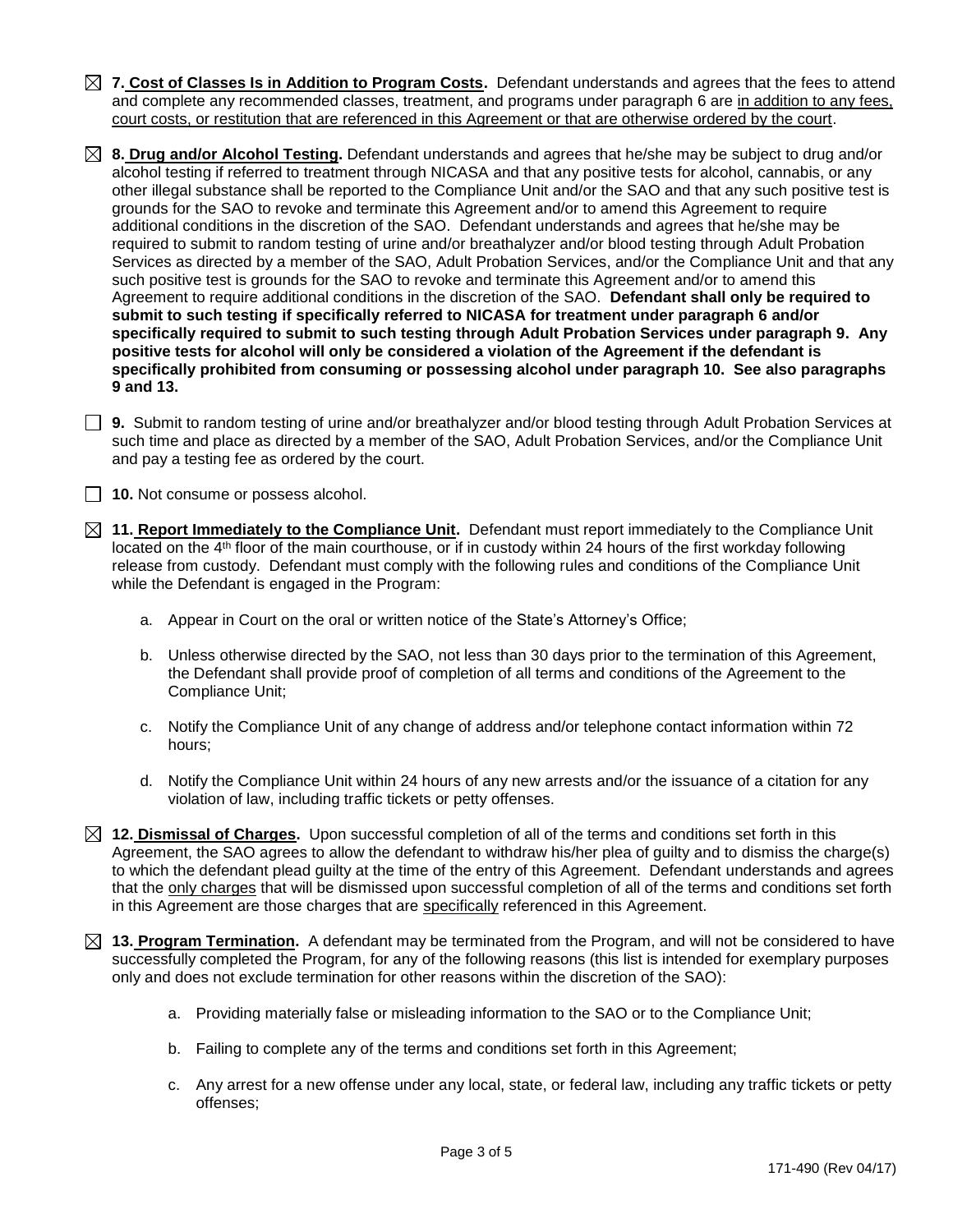- d. Using or being in possession of any illegal substance, cannabis, or prescription medication of another, or using any substance designed to have the effects of an illegal substance, or being in the presence of anyone using or in possession of such substances;
- e. Consuming or being in possession of alcohol, if applicable. See paragraph 10 as to whether the defendant is prohibited from consuming or being in possession of alcohol;
- f. Failing to timely pay restitution, fees, and/or court costs pursuant to this Agreement;
- g. Associating with known gang members and/or wearing gang colors or insignia of any kind and/or engaging in any type of gang activity during the Program period;
- h. Operating a motorized vehicle without a valid driver's license;
- i. If any condition of this contract is violated, the defendant will be notified in writing by the Lake County State's Attorney's Office. It will be at the discretion of the SAO to amend the agreement to include additional requirements or to negatively terminate the defendant from the Misdemeanor Alternative Prosecution Program.
- j. Defendant has the right to terminate Program participation at any time of his/her own accord with the understanding that the defendant's case will then be set for sentencing and that there would be no agreement as to what sentence the SAO may recommend at said sentencing hearing. Defendant also agrees that any actual restitution paid to any victim while in this Program will not be refunded to the defendant in the event that the defendant is unsuccessfully terminated from this Program. In the event of unsuccessful termination from the Program, however, any actual restitution paid by the defendant to any victim in this matter will be credited to the defendant at a subsequent sentencing hearing.
- **14. Court Appearances.** Defendant agrees to be present for all court dates. Oral notice by the SAO to the Defendant is hereby agreed to by the Defendant as proper notice to appear.
- **15. Burden on Defendant to Show Proof of Timely Completion.** Defendant agrees and understands that he/she has the sole burden and responsibility to provide full and complete proof of completion of all the terms and conditions of this Agreement to the Compliance Unit not less than 30 days prior to the termination of this Agreement. Participant further agrees and understands that the failure to do so for any reason is grounds for the revocation and termination of this Agreement by the SAO.
- **16. Right to Attorney.** Defendant has been advised that the SAO is not his/her attorney. Defendant understands that he/she has a right to an attorney and is strongly advised to seek the advice of counsel prior to entering into this Agreement.
- **17. Final Advisals, Understandings, and Agreements.** This Agreement sets forth all agreements, understandings and covenants between the defendant and the SAO relative to the matters herein contained. This Agreement supersedes all prior agreements, negotiations and understandings, written and oral, and shall be deemed to be a full integration of the entire agreement and understanding between the defendant and the SAO.

I understand the terms and conditions of this agreement and voluntarily enter into it. I understand that if I fail to comply with the conditions it could result in a negative termination from the Program and that my case will proceed to a sentencing hearing at which there would be no agreement with the SAO as to what sentence the SAO may recommend.

I also understand that if I complete all the conditions and follow the terms of this agreement, the Lake County State's Attorney's Office will allow me to withdraw my plea of guilty in this matter and dismiss the charge(s) to which I plead quilty at the time that I entered into this agreement.

I acknowledge that anything I say to an employee of the State's Attorney's Office during my participation in the program may be used against me in future court proceedings, including but not limited to a sentencing hearing, if I am negatively terminated from the program.